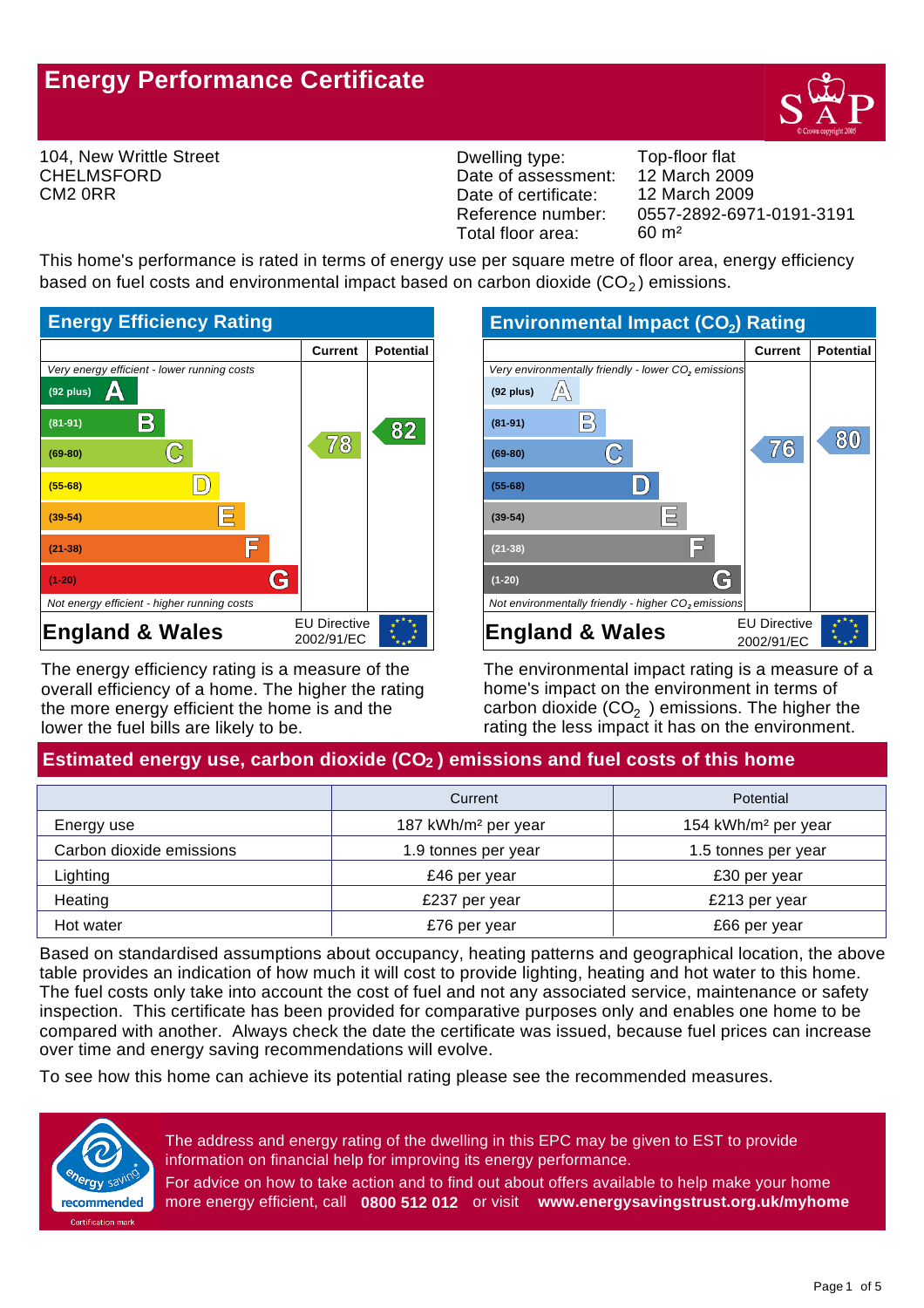#### **About this document**

The Energy Performance Certificate for this dwelling was produced following an energy assessment undertaken by a qualified assessor, accredited by Northgate Information Solutions, to a scheme authorised by the Government. This certificate was produced using the RdSAP 2005 assessment methodology and has been produced under the Energy Performance of Buildings (Certificates and Inspections) (England and Wales) Regulations 2007 as amended. A copy of the certificate has been lodged on a national register.

| Barbara Laker<br>Assessor's name:<br>Countrywide Surveyors Ltd<br>Company name/trading name:<br>The Coach House, Lockington Hall, Lockington, Derby, DE74 2RH<br>Address: | Assessor's accreditation number: | NGIS800046 |
|---------------------------------------------------------------------------------------------------------------------------------------------------------------------------|----------------------------------|------------|
|---------------------------------------------------------------------------------------------------------------------------------------------------------------------------|----------------------------------|------------|

Phone number: Fax number: E-mail address: Related party disclosure: epcaudit@cwsurveyors.co.uk 01908 224938 0870 2244463

#### **If you have a complaint or wish to confirm that the certificate is genuine**

Details of the assessor and the relevant accreditation scheme are as above. You can get contact details of the accreditation scheme from their website at http://www.northgate-dea.co.uk/ together with details of their procedures for confirming authenticity of a certificate and for making a complaint.

#### **About the building's performance ratings**

The ratings on the certificate provide a measure of the building's overall energy efficiency and its environmental impact, calculated in accordance with a national methodology that takes into account factors such as insulation, heating and hot water systems, ventilation and fuels used. The average Energy Efficiency Rating for a dwelling in England and Wales is band E (rating 46).

Not all buildings are used in the same way, so energy ratings use 'standard occupancy' assumptions which may be different from the specific way you use your home. Different methods of calculation are used for homes and for other buildings. Details can be found at www.communities.gov.uk/epbd.

Buildings that are more energy efficient use less energy, save money and help protect the environment. A building with a rating of 100 would cost almost nothing to heat and light and would cause almost no carbon emissions. The potential ratings on the certificate describe how close this building could get to 100 if all the cost effective recommended improvements were implemented.

#### **About the impact of buildings on the environment**

One of the biggest contributors to global warming is carbon dioxide. The way we use energy in buildings causes emissions of carbon. The energy we use for heating, lighting and power in homes produces over a quarter of the UK's carbon dioxide emissions and other buildings produce a further one-sixth.

The average household causes about 6 tonnes of carbon dioxide every year. Adopting the recommendations in this report can reduce and protect the environment. You could reduce emissions even more by switching to renewable energy sources. In addition there are many simple everyday measures that will save money, improve comfort and reduce the impact on the environment. Some examples are given at the end of this report.

#### **Visit the Government's website at www.communities.gov.uk/epbd to:**

- Find how to confirm the authenticity of an energy performance certificate
- Find how to make a complaint about a certificate or the assessor who produced it
- Learn more about the national register where this certificate has been lodged
- Learn more about energy efficiency and reducing energy consumption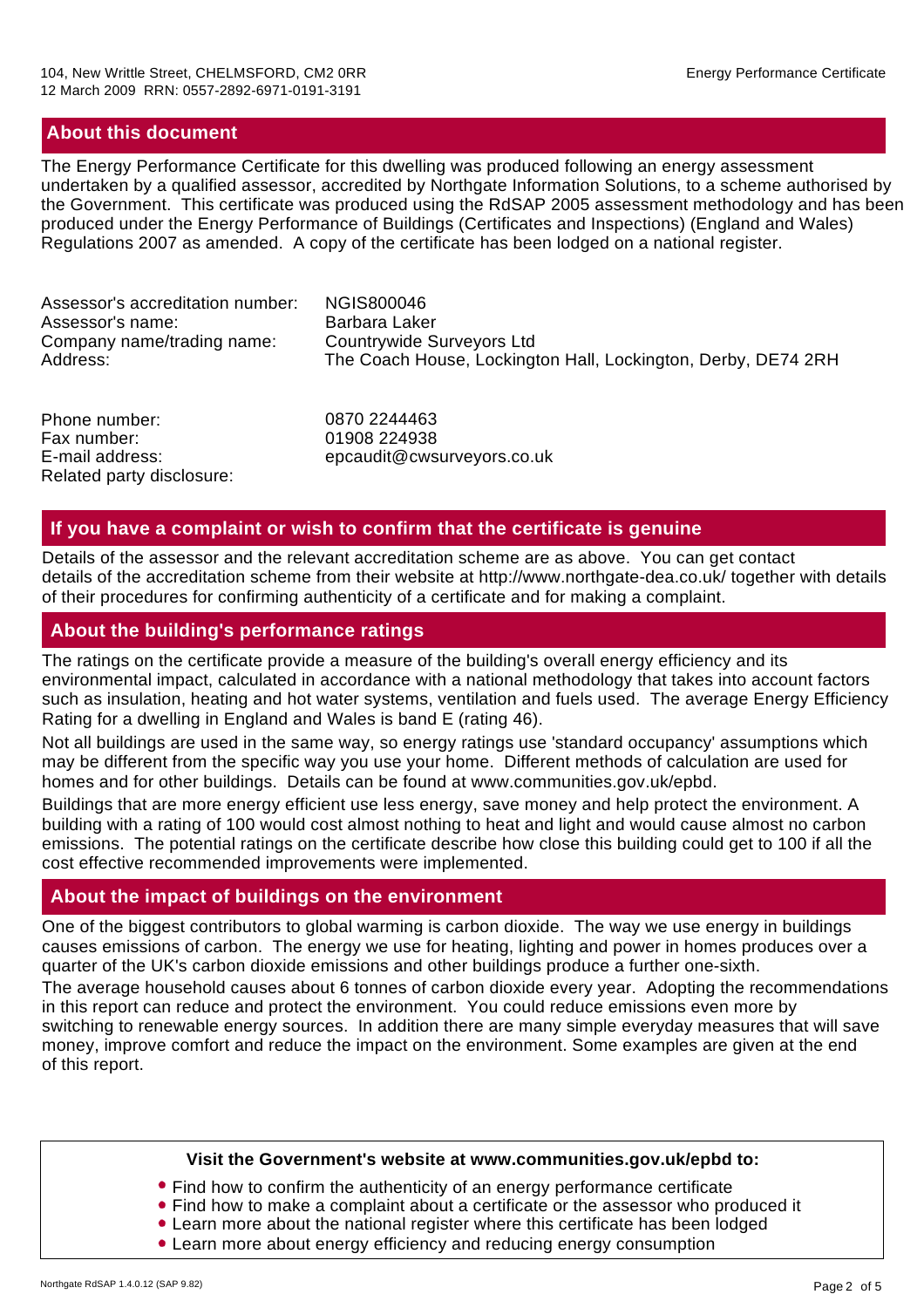104, New Writtle Street CHELMSFORD CM2 0RR

Date of certificate: 12 March 2009 Reference number: 0557-2892-6971-0191-3191

## **Summary of this home's energy performance related features**

The following is an assessment of the key individual elements that have an impact on this home's performace rating. Each element is assessed against the following scale: Very poor / Poor / Average / Good / Very good.

| Element                                         | Description                                            | Current performance      |               |
|-------------------------------------------------|--------------------------------------------------------|--------------------------|---------------|
|                                                 |                                                        | <b>Energy Efficiency</b> | Environmental |
| Walls                                           | Timber frame, as built, insulated (assumed)            | Good                     | Good          |
| Roof                                            | Pitched, 200 mm loft insulation                        | Good                     | Good          |
| Floor                                           | (other premises below)                                 |                          |               |
| Windows                                         | Fully double glazed                                    | Average                  | Average       |
| Main heating                                    | Boiler and radiators, mains gas                        | Good                     | Good          |
| Main heating controls                           | Programmer and room thermostat                         | Poor                     | Poor          |
| Secondary heating                               | None                                                   |                          |               |
| Hot water                                       | From main system                                       | Good                     | Good          |
| Lighting                                        | Low energy lighting in 43% of fixed outlets            | Average                  | Average       |
| <b>Current energy efficiency rating</b><br>C 78 |                                                        |                          |               |
|                                                 | Current environmental impact (CO <sub>2</sub> ) rating |                          | C 76          |

## **Low and zero carbon energy sources**

None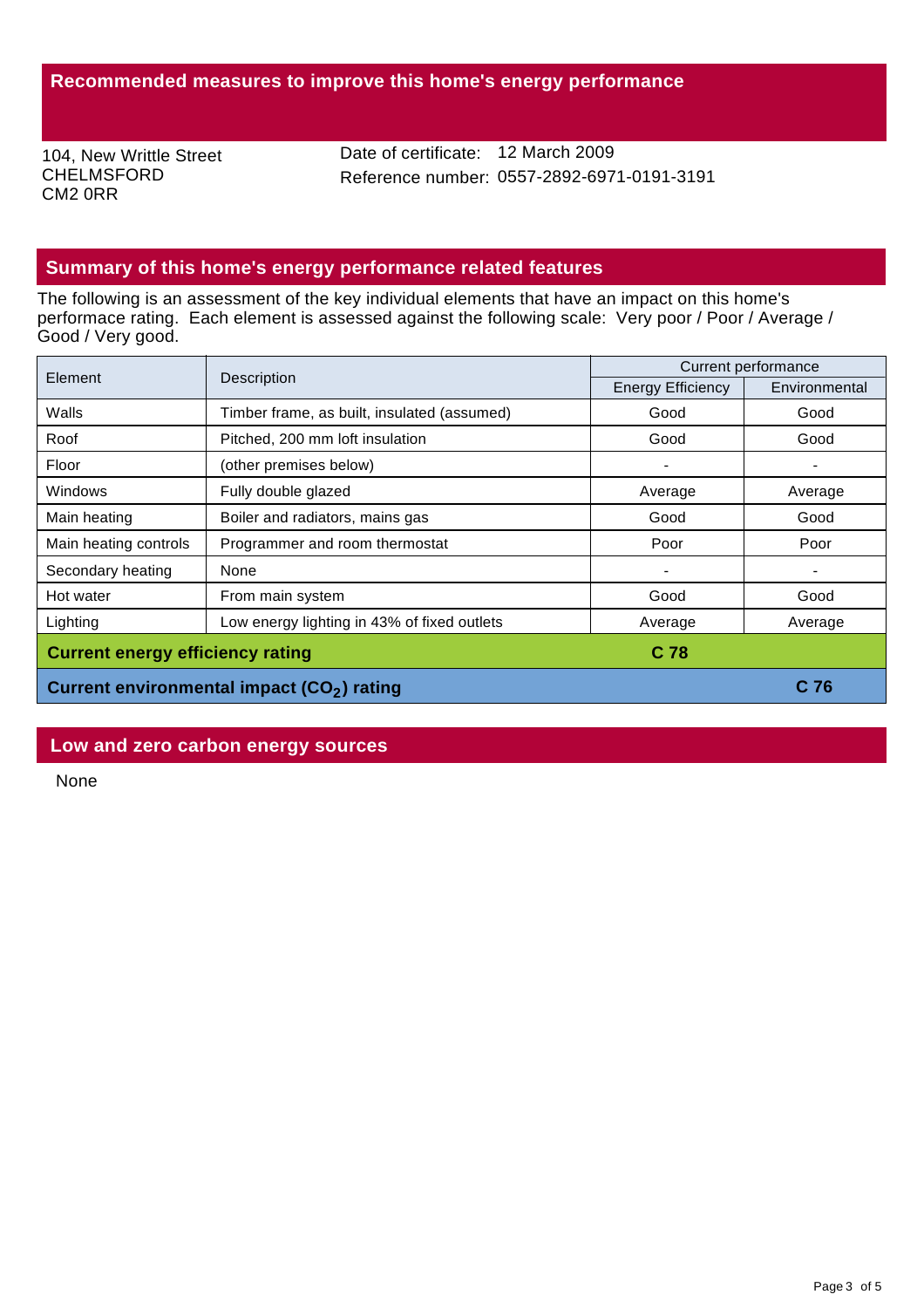#### **Recommendations**

The measures below are cost effective. The performance ratings after improvement listed below are cumulative, that is they assume the improvements have been installed in the order that they appear in the table.

| Lower cost measures (up to £500)                         | <b>Typical savings</b><br>per year | Performance ratings after improvement |                      |  |
|----------------------------------------------------------|------------------------------------|---------------------------------------|----------------------|--|
|                                                          |                                    | Energy efficiency                     | Environmental impact |  |
| Low energy lighting for all fixed outlets                | £14                                | C 79                                  | C 77                 |  |
| Sub-total                                                | £14                                |                                       |                      |  |
| <b>Higher cost measures</b>                              |                                    |                                       |                      |  |
| Replace boiler with Band A<br>2<br>condensing boiler     | £36                                | <b>B</b> 82                           | C <sub>80</sub>      |  |
| Total                                                    | £50                                |                                       |                      |  |
| <b>Potential energy efficiency rating</b>                |                                    | <b>B</b> 82                           |                      |  |
| Potential environmental impact (CO <sub>2</sub> ) rating |                                    |                                       | C <sub>80</sub>      |  |

#### **Further measures to achieve even higher standards**

#### None

Improvements to the energy efficiency and environmental impact ratings will usually be in step with each other. However, they can sometimes diverge because reduced energy costs are not always accompanied by a reduction in carbon dioxide  $(CO<sub>2</sub>)$  emissions.